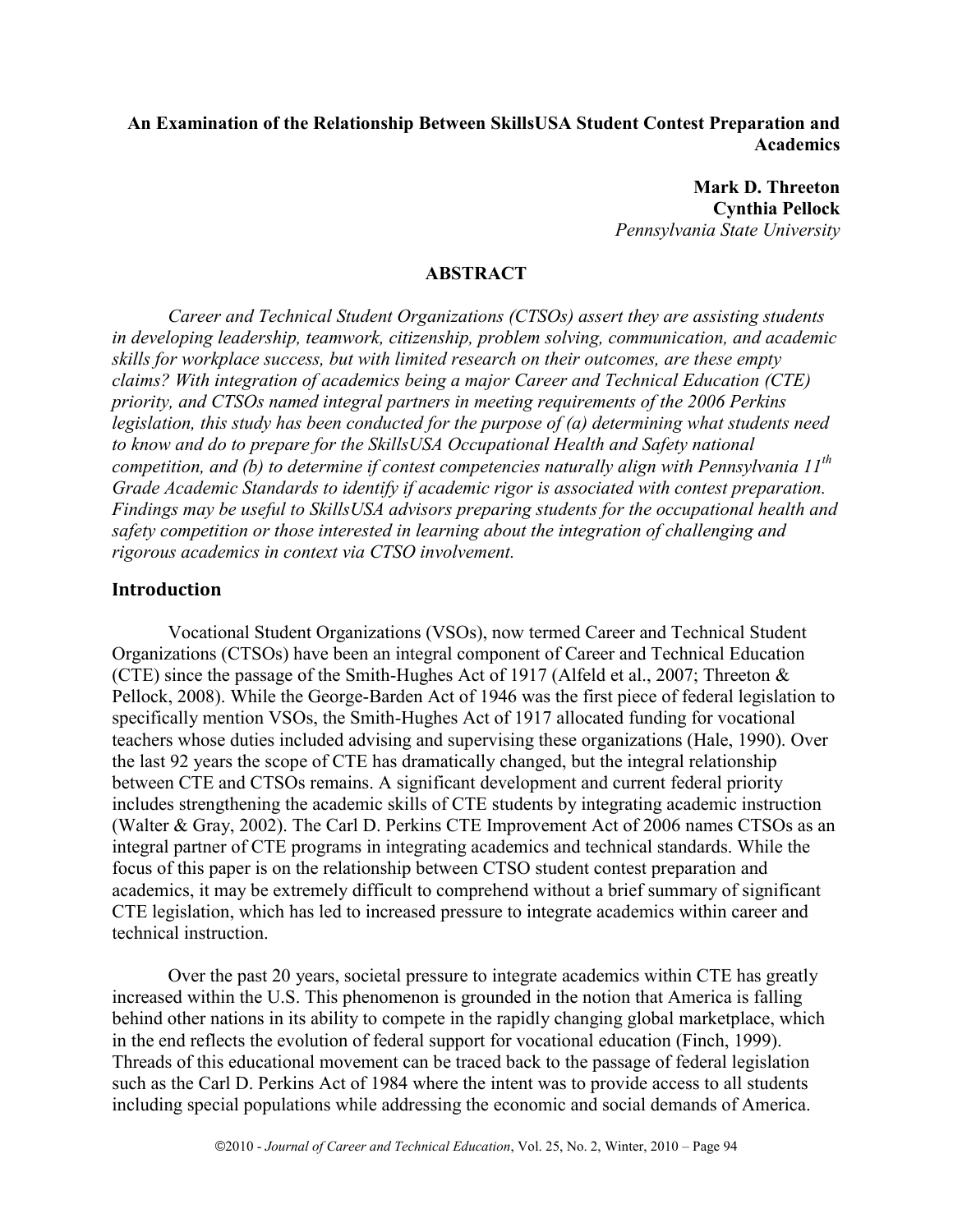Further concern for America losing its competitive technological edge led to legislative reform such as the Carl D. Perkins Vocational and Applied Technology Act of 1990. The Perkins Vocational and Applied Technology Act of 1990, also known as Perkins II, was intended to strengthen the workforce preparation process which included the integration of academics and vocational education, alliances between education and the workforce (including tech-prep) and closer linkages between school and work (Gordon, 2003).

While there have been several other significant federal reform initiatives such as the School-to-Work Opportunities Act of 1994 and the Carl D. Perkins Act of 1998 the passage of the Perkins II legislation signified a major development in vocational education (Threeton, 2007). In fact, scholars have suggested that Perkins II represents the most dramatic shift in vocational education policy since the inception of federal funding to secondary education because the emphasis was placed on academics, as well as occupational skill development and learning (Hayward & Benson, 1993). Today, this shift remains visible in the current Carl D. Perkins CTE Improvement Act of 2006.

The Carl D. Perkins CTE Improvement Act of 2006, also known as Perkins IV was passed by Congress and was signed into law by President George W. Bush. Perkins IV is ultimately intended to strengthen the focus on responsiveness to the economy; while tightening up the accountability statement in regard to the integration of academics and technical standards (Threeton, 2007). Moreover, Perkins IV identifies CTSOs as an integral partner of CTE programs as well as in meeting the requirements of this 2006 legislation.

### **Overview of Career and Technical Student Organizations**

Vocational Student Organizations (VSOs), now termed Career and Technical Student Organizations (CTSOs) have been an integral component of Career and Technical Education (CTE) since the passage of the Smith-Hughes Act of 1917 in which educators whose responsibilities included advising a CTSO could utilize funds (Alfeld et al., 2007; Threeton & Pellock, 2008; Hale, 1990). Scholars have suggested that this integral relationship between CTE and CTSOs is a characteristic of many vocational programs (see Figure 1) (Thompson, Thompson & Orr, 2003; Vaughn, 1999). The U.S. Department of Education currently recognizes eight CTSOs at the secondary level which include Business Professionals of America (BPA), Distributive Education Clubs of America (DECA), Future Business Leaders of America (FBLA), Family and Community Leaders of America (FCCLA), FFA (formerly Future Farmers of America), Health Occupations Students of America (HOSA), SkillsUSA (formerly Vocational Industrial Clubs of America) and Technology Students of America (TSA).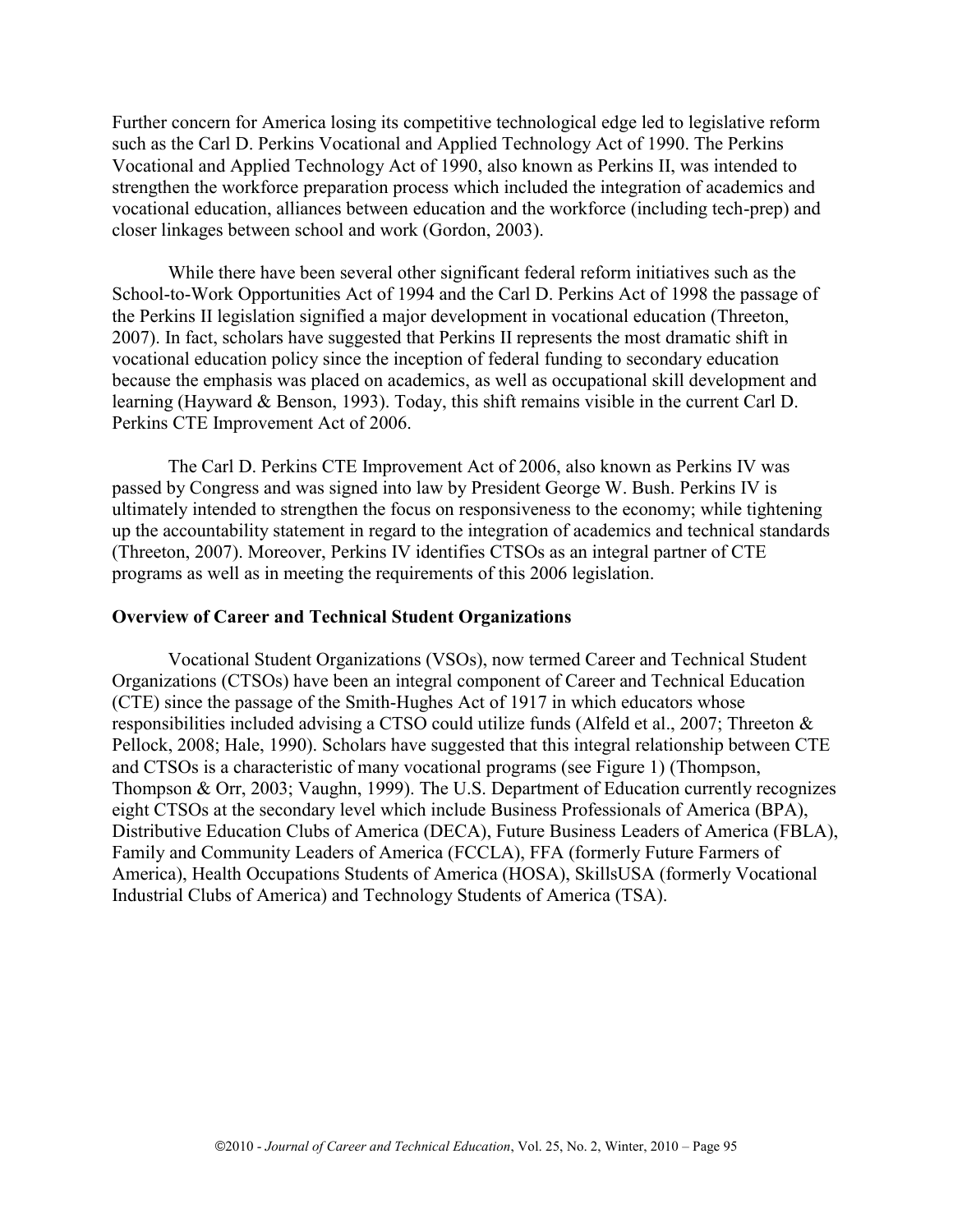

*Figure 1.* The integral relationship between CTE and CTSOs.

Over the last 92 years, a plethora of CTSO activities have been developed in the areas of skills contests, leadership development and community service (Alfeld et al., 2007). Furthermore, these organizations have been credited for providing the opportunity for students to gain valuable experience in leadership, teamwork, citizenship, problem-solving, communication and self-management skills. Litowitz (1995) identified that:

One element common to [CTSOs] are the student competitive events. These events add challenge and excitement to classrooms and student conferences. These competitive events also encourage students to plan and design their solutions to the best of their ability. These students often test the limits of established standards in a constant effort to produce a product that is faster or more attractive or stronger than those produced by others. (p. 25)

In addition, several scholars have suggested that CTSO competitive events naturally integrate academics into industry based problem scenarios (Alfeld et al., 2007).

## **The Problem**

The value of participation in CTSOs has become increasingly evident and the degree of professional emphasis within them has greatly increased over the years (Litowitz, 1995). However, business and industry professionals have expressed concern regarding the lack of foundational skills in potential employees. Cotton (1993) reported that the literature has suggested that employers have no issue with the skill performance of today's graduates, but rather have serious doubts about their non-technical abilities. CTSOs assert they are assisting students in developing experience in leadership, teamwork, citizenship, problem solving, communication, self-management and academic skills for workplace success, but with limited research on the outcomes of these organizations are these empty claims?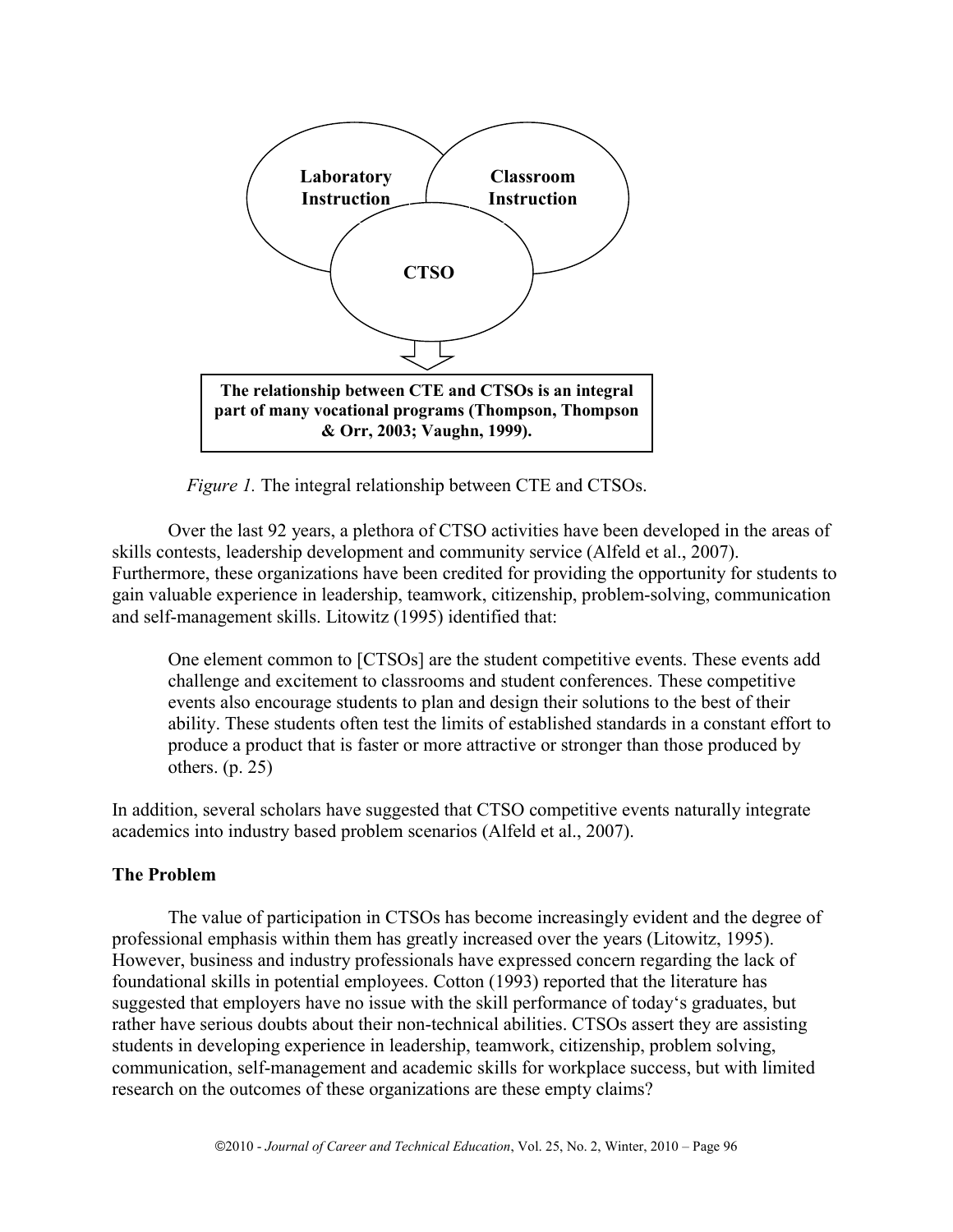While there is an enormous amount of CTE professionals that support the belief that CTSOs are beneficial to students, several scholars continue to question their value. For example, Lankard (1996) stated that:

Although participation in these student organizations has been associated with the development of positive work attitudes and leadership skills, it is unclear the extent to which involvement in a career technical student organizations contributes to students' career and occupational development (p. 1).

Zirkle and Connors (2003) suggested that the problem seems to be the absence of verifiable evidence that supports the claim that members develop essential workplace skills through involvement, and as a result, there has been increased attention and encouragement for these organizations to develop an authentic assessment procedure, which measures the outcome of participation.

These non-technical skill deficit concerns can be observed by examining several high profile reports such as America's Choice and the Secretary's Commission on Achieving Necessary Skills (SCANS) report. For example, the SCANS report (1991) identified eight major competencies surrounding successful workplace performance which include: (a) Resources providing staff, materials, and space, (b) Interpersonal Skills - connecting with a team, clients, and customers via positive interaction, (c) Technology - understanding the productivity tools and equipment in the workplace, (d) Systems - improving social, organizational, and technological systems of the workplace, (e) Information - obtaining, appraising, and communicating data to team members and clients, (f) Basic skills - possessing solid literacy and computational skills, (g) Personal Qualities - demonstrating maturity, responsibility, commitment, and confidence, (h) Thinking Skills - utilizing creativity and higher-order analysis to solve convoluted problems (p. 5). Over the years, the ability to measure these essential skill sets has become a national priority (Berman, n.d.). Due to the curricular assessments demands of the day, the most notably essential skill set as of late appears to be the basic skills competency (i.e., reading, writing, listening, speaking, and mathematics) identified in the SCANS report.

Today, with the pressure to respond to the -No Child Left Behind" (NCLB) legislation, all areas of education in the U.S. are at a crossroad (Sims & Sims, 2006). The NCLB legislation has raised the bar in all educational settings (Hull, 2004). An example of the bar being raised in CTE can be observed by examining the Perkins IV legislation. Furthermore, Perkins IV identifies CTSOs as an integral partner of CTE programs as well as in meeting the requirements of this 2006 legislation. With an existing integral relationship between CTE and CTSOs the bar is raised in the eight nationally recognized student organizations as well. Thus the task of integrating academics and technical standards is the role of both CTE instructor and the CTSO advisor.

## **Purpose and Research Questions**

While a recent study has suggested that CTSO competitive events naturally integrate academics into industry based problem scenarios and that these competitive events positively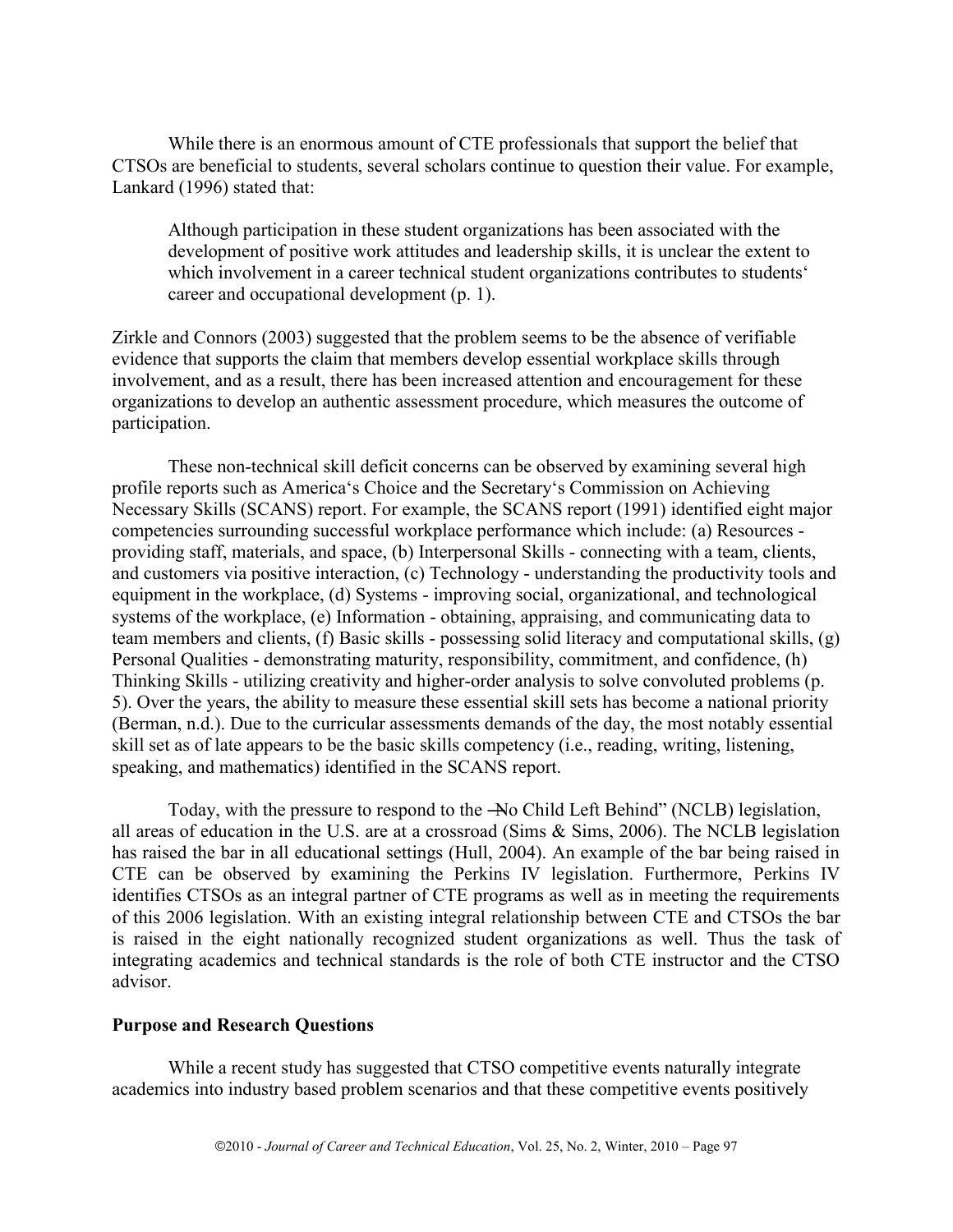affect grades, academic engagement, SCANS-type academic/job skills, and career self-efficacy in students (Alfeld et al., 2007), little research has been conducted which specifically examines what is required by students in preparation for competitive events. More specifically, few studies have examined what students need to know and do to prepare for these competitive events.

With the integration of academics being a major priority within CTE, and CTSO being named an integral partner in meeting the requirements of the Perkins IV legislation, this study has been conducted for the purpose of (a) determining what students need to know and do in order to prepare for the SkillsUSA Occupational Health and Safety national competition, and (b) to determine if the contest competencies naturally align with any of the Pennsylvania State  $11<sup>th</sup>$ Grade Academic Standards in order to identify if academic rigor is associated with the contest preparation. This study sought to answer the following questions:

- 1. What did students need to know and do in order to prepare for the SkillsUSA Occupational Health and Safety national competition?
- 2. Do the SkillsUSA Occupational Health and Safety national competition competencies naturally align with any of the Pennsylvania State  $11<sup>th</sup>$  Grade Academic Standards?

# **Overview of the SkillsUSA Occupational Health and Safety Competition**

According to the SkillsUSA Technical Standards (2008) the Occupational Health and Safety competition provides an opportunity for students to showcase the health and safety activities of their respective technical program through a scrapbook that highlights important health and safety accomplishments (i.e., via four competency categories). These health and safety activities are assessed on the planning and organization of four projects (i.e., lab safety survey, machine and equipment safety, environmental safety and industrial site) as well as the final outcome of these projects. The students are interviewed and the scrapbooks are evaluated by a designated panel of judges on quality, content as well as the candidates' presentation during the interview process. The researchers in this study chose to examine the SkillsUSA Occupational Health and Safety competition because health and safety is a major concern in every career and technical program and CTSO thus the results of the study could be more applicable within diverse areas of CTE.

## **Theoretical Framework**

Many students today are unable to grasp what is being taught in the classroom without a  $-$ real world" connection of some kind (Threeton & Pellock, 2008). Moreover, research within the cognitive sciences has suggested that students tend to learn better when the educational setting is modeled after "real world" learning outside of school [\(Brown, Collins, & Duguid, 1989\)](http://scholar.lib.vt.edu/ejournals/JCTE/v21n2/stone.html#brown). CTE provides a context in which essential academic skills needed for transition to the workplace are enhanced (Stone, 2005). CTE and CTSOs together utilize a technique known as contextual learning in order to help students develop these essential workplace skills. Research has demonstrated that learning is greatly enhanced through contextual experience (Kolb, 1984; Gardner, 1999). —According to contextual learning theory, learning occurs when students process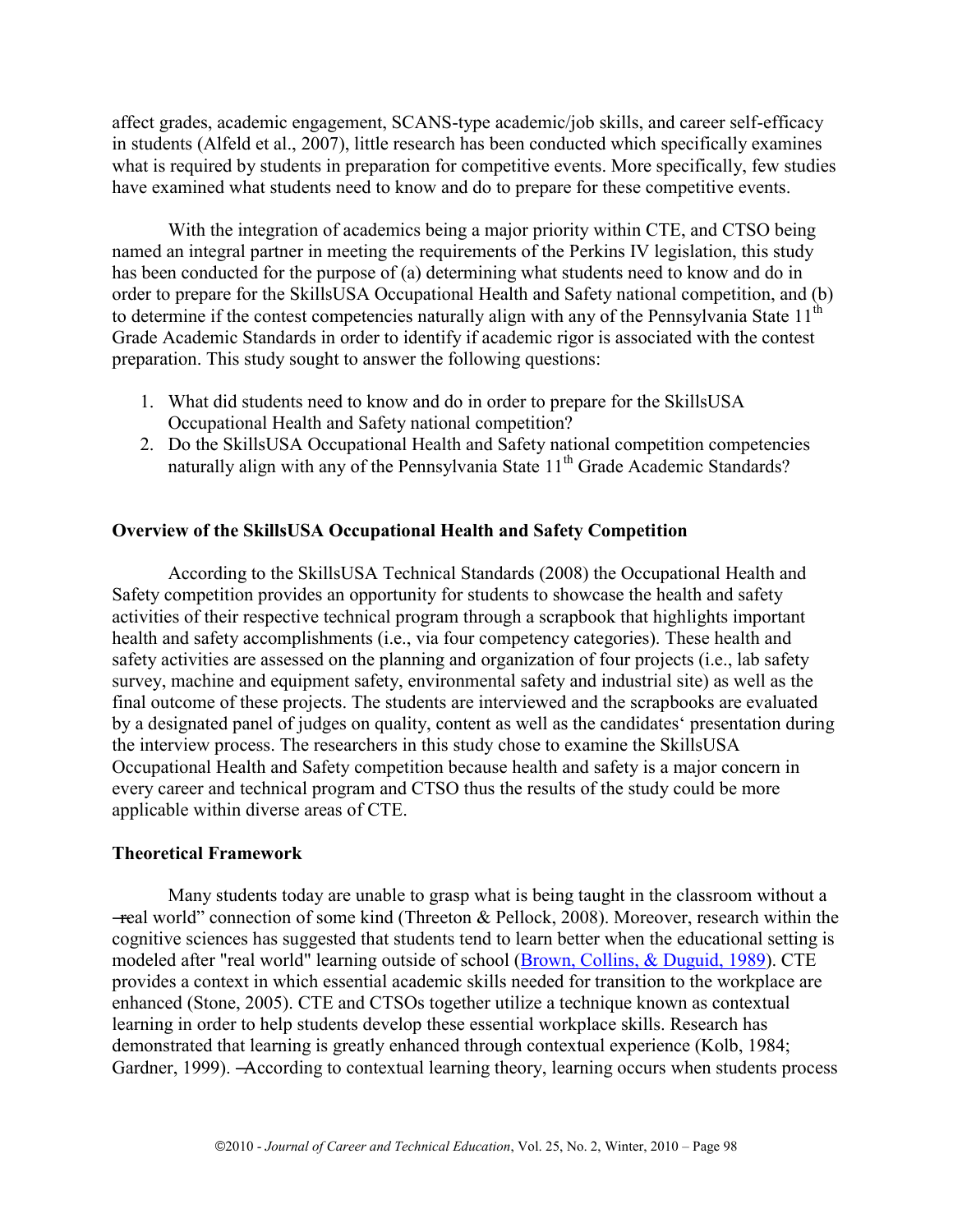new information or knowledge in such a way that it makes sense to them in their own frames of reference" (CORD, 2007, p. 1).

Astin's Theory of Involvement naturally aligns with both contextual learning as well as CTSO student involvement. Astin (1985) emphasized the function of student involvement in development. Moreover, Astin asserted that students develop by becoming engaged in activities. Engagement in state and national CTSO competitions within SkillsUSA could be considered an example. Astin (1985) suggested five fundamental items to consider with this theory:

(a) Involvement requires investment of psychological and physical energy in objects (for example, tasks, people, activities), (b) involvement is a continuous concept – different students will invest varying amounts of energy in different objects, (c) involvement has both quantitative and qualitative features, (d) the amount of learning or development is directly proportional to the quality and quantity of involvement, and (e) educational effectiveness of any policy or practice is related to its capacity to induce student involvement. (p. 306)

For the purpose of this study the theoretical framework of contextual development within Astin's Theory of Involvement has been utilized as a foundation (see Figure 2).



*Figure 2.* Contextual learning within Astin's Theory of Involvement.

# **Methods**

# *Procedure for Research Question One*

In order to answer question one, a series of face-to-face SkillsUSA advisor interviews were conducted in the summer 2006 at the national SkillsUSA competition to determine what students needed to know and do in order to successfully prepare for the occupational health and safety national competition in Kansas City, Missouri. Given that SkillsUSA student contest participants and advisors must be successful in the state competition in order to qualify for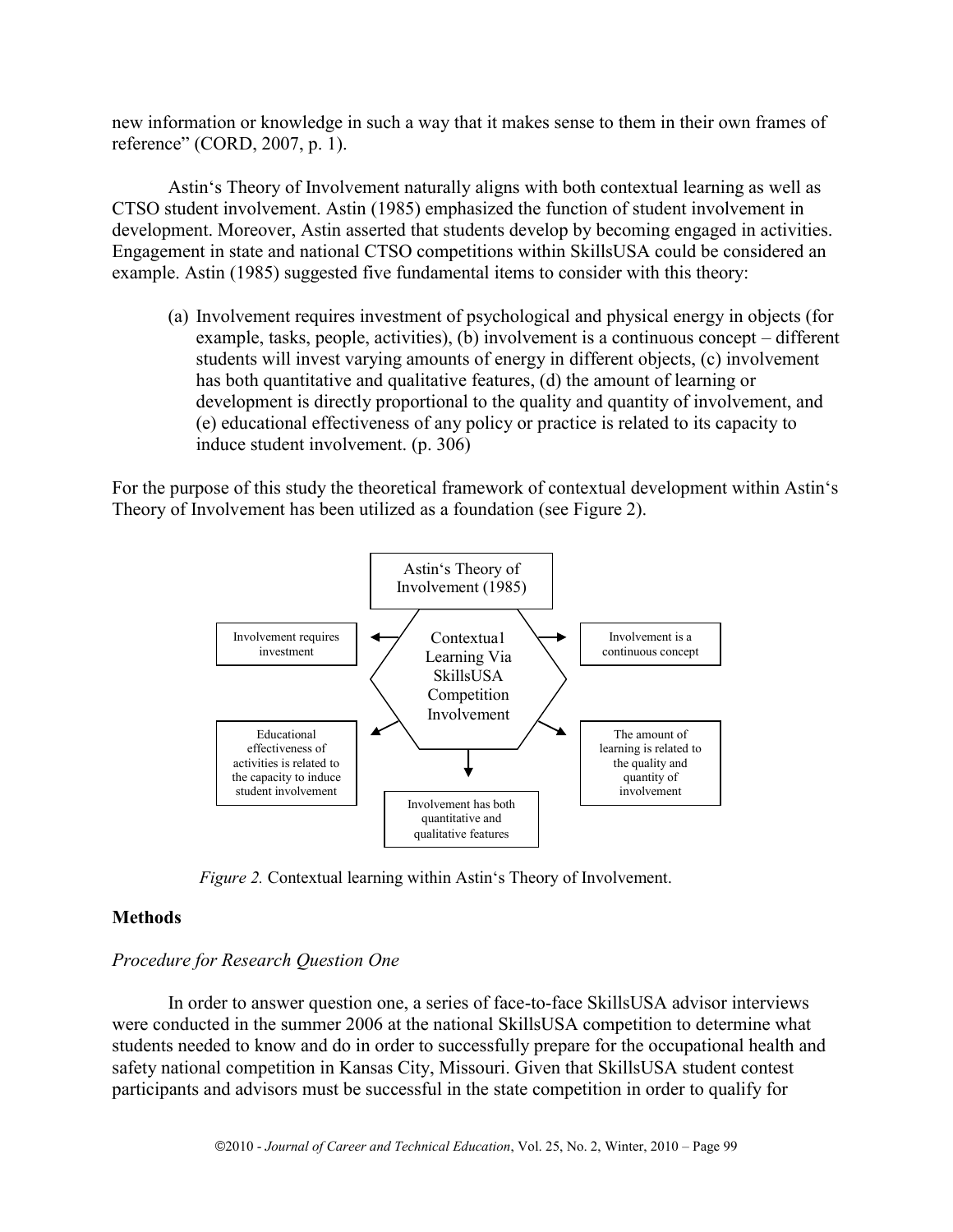participation at the national level, the decision was made to only interview the most highly qualified advisors, which oversee the student preparation for the occupational health and safety national competition. For the purpose of this study a highly qualified advisor was: (a) a CTE professional that advised an active SkillsUSA chapter, (b) an advisor that actively prepared students for the SkillsUSA Occupational Health and Safety competition through a combination of classroom instruction and hands-on experience, and (c) had at least one student that was successful enough at the state level occupational health and safety competition to qualify for participation at the national level during the summer of 2006.

After permission to conduct this research study was granted by the National SkillsUSA Office in Leesburg, Virginia and human subjects protocol approval, advisors were verbally invited to participate following the occupational health and safety competition judges meeting. Eleven of the 14 SkillsUSA advisors (78.5%) present at the national competition agreed to participate in an individual interview with the primary investigator by signing the informed consent form. The participating SkillsUSA advisors collectively represented ten different states including Delaware, Florida, Georgia, Maryland, Nebraska, New York, Ohio, Tennessee, Texas and Virginia.

Each participating advisor was informed that their participation was voluntary and that the scope of this research project was three fold. First, it was designed to help the CTE profession. Second, it was designed to determine what students needed to know and do in order to prepare for the occupational health and safety national contest. Third, it was designed to identify if SkillsUSA students required the use of academics in preparation for the occupational health and safety national contest. During the advisor interviews, participants were simply asked what students needed to know and do in order to prepare for the occupational health and safety contest at the national level. Interviews generally lasted approximately twenty minutes each. The interviews followed the format of question one, although each session had a unique dialog that often included unscripted discussions. Finally, a crosscheck procedure of verbally summarizing the transcribed data and confirming it with each participant was utilized to verify the accuracy of interview responses.

#### *Data Analysis for Research Question One*

All of the data were transcribed during each interview and later transferred to a Microsoft Word file. The data were then organized in a Microsoft Excel spreadsheet for analysis. The qualitative data were analyzed first by identifying themes related to what students needed to know and do in order to successfully prepare for the occupational health and safety national competition. Keywords and phrases were used to obtain the list of themes. The primary investigator (PI) and another researcher (i.e., not a subordinate of the PI) independently performed this task. The qualitative data were coded in Microsoft Excel with numerical identifiers that labeled the common themes. The identification of themes and the association of a response with a theme were compared and discussed between the primary investigator and the other researcher until a consensus was reached. Furthermore, frequency counts of the themes were tabulated and interesting and noteworthy comments were identified for presentation within this paper. It should be noted that the primary investigator and researcher were both experienced in qualitative thematic analysis.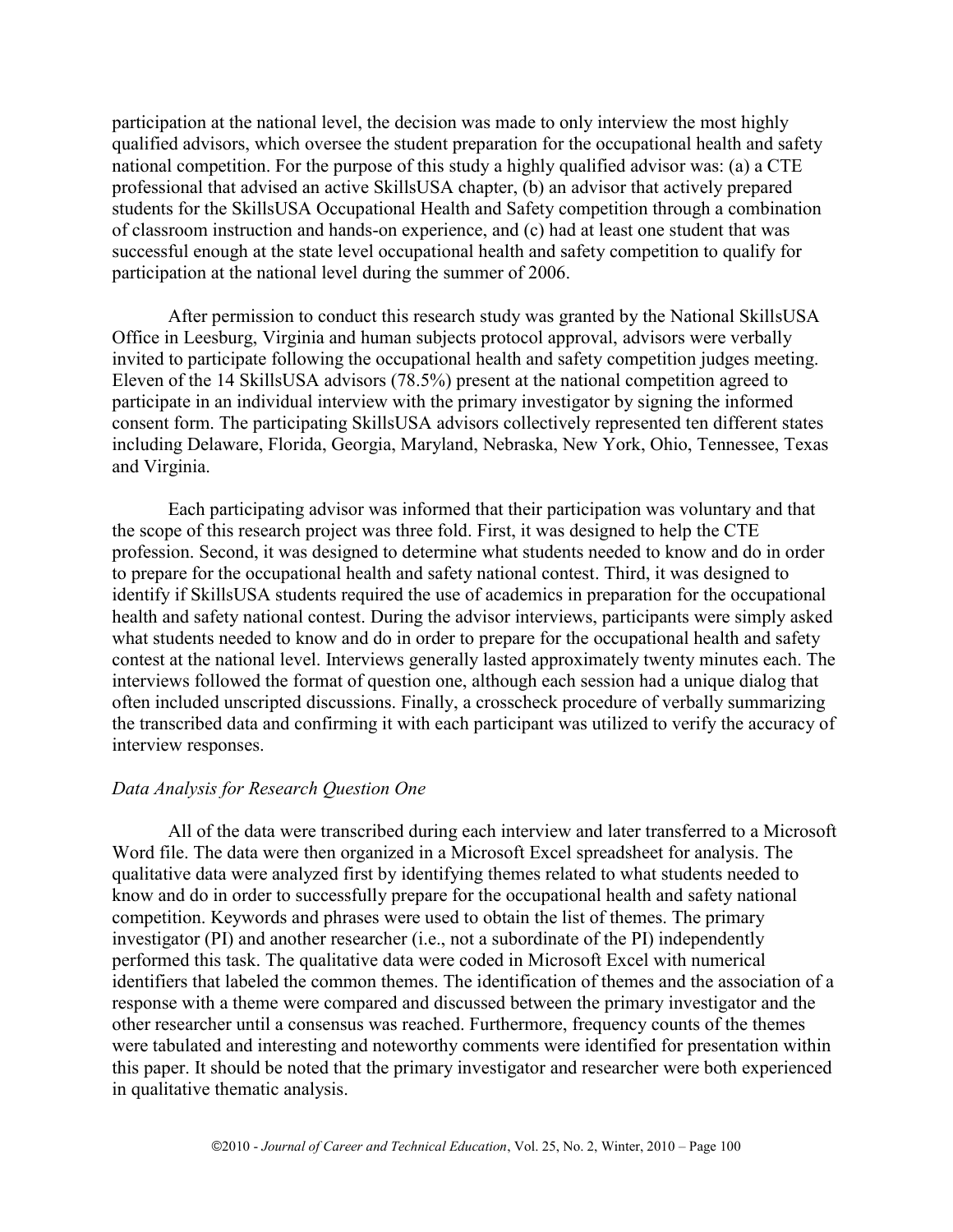## *Procedure for Question Two*

With the data collected, all of the 11 CTSO advisors interviewed in question one indicated that students needed to know how to read and comprehend to successfully prepare for the SkillsUSA Occupational Health and Safety national competition. Furthermore, advisors also mentioned specific reading strategies used during contest preparation. While advisors in this study mentioned additional academic skills such as writing using correct grammar, spelling and punctuation having a part in contest preparation, the frequency counts of these themes were much lower. Given that competency is defined as —an area of knowledge or skill that is critical for producing a key output" (McLagan, 1989, p.77) and since all advisors agreed that students needed to know how to read and comprehend to successfully prepare for the SkillsUSA Occupational Health and Safety national competition, the decision was made to specifically examine what, if any, Pennsylvania State Reading Standards align with the contest competencies. Thus in order to answer question two a focus group of eight Pennsylvania career and technical educators were charged with the task of identifying what, if any, of the Pennsylvania State  $11<sup>th</sup>$  Grade Reading Standards would naturally align with the SkillsUSA Occupational Health and Safety national competition competencies in order to determine if academic rigor was associated with the contest.

The focus group consisted of eight career and technical educators from the center region of Pennsylvania, four of which were active CTSO advisors (i.e., two SkillsUSA and two HOSA advisors). These educators were recruited for this focus group because they all had previous experience naturally aligning academic standards with their CTE curriculum and instruction, and were well versed in working with CTSOs. These educators were verbally invited by the primary investigator to participate in the research study focus group and all accepted by signing an informed consent form.

## *Data Collection and Analysis for Question Two*

 This focus group session took place in the spring of 2007 and lasted approximately two hours in length. The focus group was first given a copy of the occupational health and safety contest guidelines, competencies and the Pennsylvania State 11<sup>th</sup> Grade Reading Standards and were asked to read and examine the documents individually. The primary investigator then asked the focus group members to individually analyze the demands of the contest and determine what, if any, of the reading standards would naturally align with the competition competencies. Next the group was asked to come to a consensus on which, if any, of the reading standards would naturally align with the contest competencies and record their answers in the form of alphanumeric codes corresponding with the reading standards on a spreadsheet rubric, which itemized the competencies by category. The completed spreadsheet rubric was collected and the data were immediately tabulated in Microsoft Excel. Finally, a member-check process was utilized to verify the accuracy of responses recorded within the Microsoft Excel spreadsheet.

#### **Findings**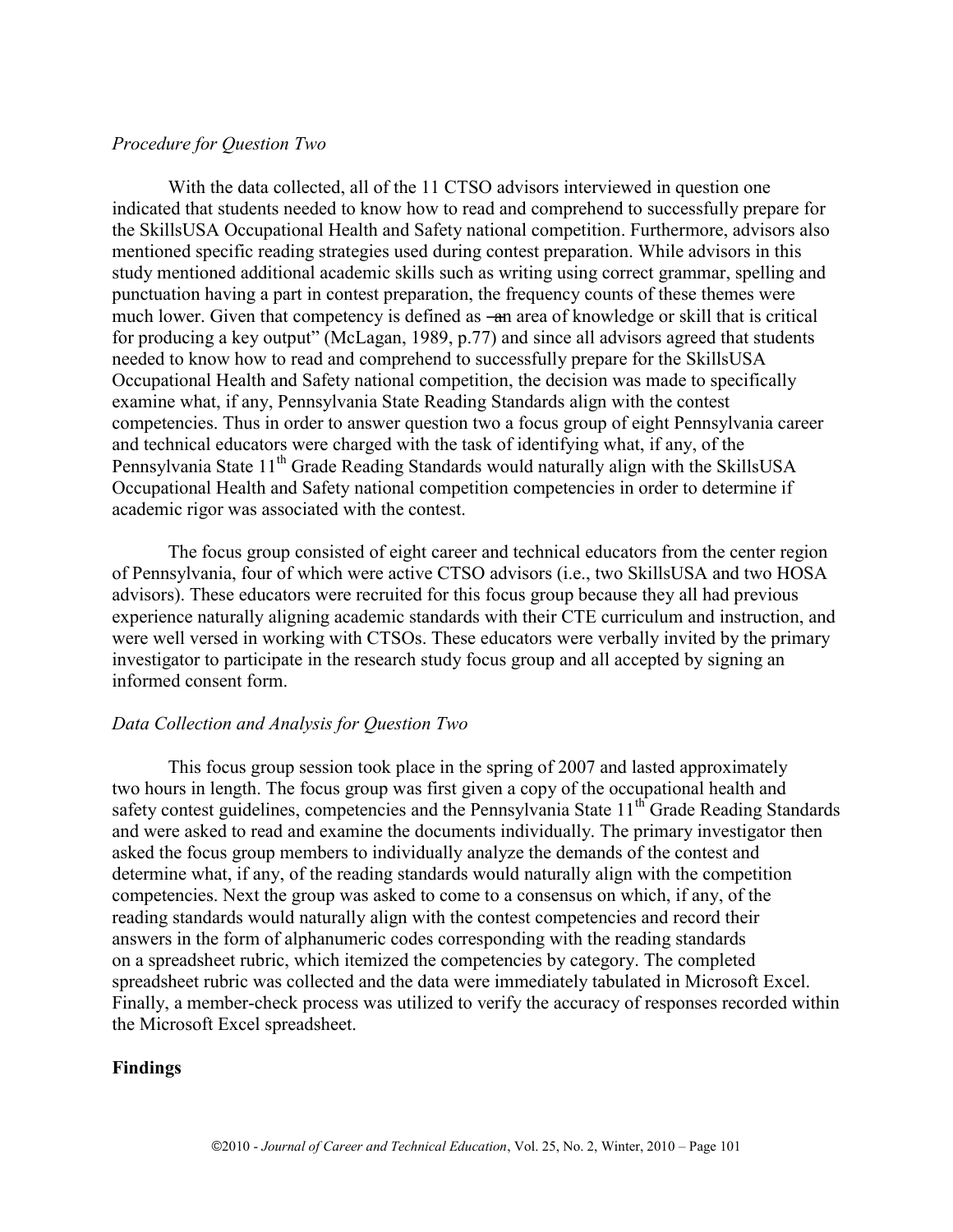## *Research Question One*

Given that SkillsUSA student contest participants and advisors must be successful in the state competition in order to qualify for participation at the national level, the decision was made to only interview the most highly qualified advisors that oversee the student preparation for the occupational health and safety national competition. Nine of these 11 advisors (81.8%) indicated that they advised students that had previously qualified for the occupational health and safety national competition. Table 1 summarizes the qualitative data by frequency and percentage of similar SkillsUSA advisor responses.

| $Oclapunonia$ Heann and Sujery national competition: $\{n-11, mainize$ common<br><i>themes by response)</i>                                    |           |      |  |
|------------------------------------------------------------------------------------------------------------------------------------------------|-----------|------|--|
| Responses                                                                                                                                      | Frequency | $\%$ |  |
| Students need to be familiar with the basics of<br>business and industry safety; including OSHA<br>Regulations, First Aid, CPR and Fire Safety | 11        | 100  |  |
| Students need to know how to read and<br>comprehend the rules and guidlines in order to<br>successfully prepare for the contest                | 11        | 100  |  |
| Students need to write using correct spelling,<br>grammar and punctuation                                                                      | 9         | 81.8 |  |
| Students need to realize that preparation for<br>the contest is a time commitment and that time<br>management is key                           | 8         | 72.7 |  |
| Students need to know how to speak in public<br>for the interview process                                                                      | 8         | 72.7 |  |

Table 1 *What did students need to know and do in order to prepare for the SkillsUSA Occupational Health and Safety national competition? (n =11, multiple common* 

While the majority of advisors interviewed in question one indicated that students needed to know how to read, comprehend and write using correct spelling, grammar and punctuation to successfully prepare for the competition, specific strategies were mentioned which could be considered noteworthy. For example one SkillsUSA advisors stated:

*"I simply run copies of the contest guidelines and hand it to every student to read, they have their own copy to refer back to so they can see from the beginning what is required and how the judges are scoring the contest. From this point we assign responsibilities to each student to carry out such as writing statements for the safety notebook or preparing for the contest interview or maybe forming a safety committee..."* 

*"Reading the information on the contest requirements helps the kids know what they need to do, so now they come in with more pride and knowing what is their area and what the contest means to them. They are taking ownership in the contest…"* 

Another participant aptly summarized the contest preparation process of the majority of advisors in the following manner: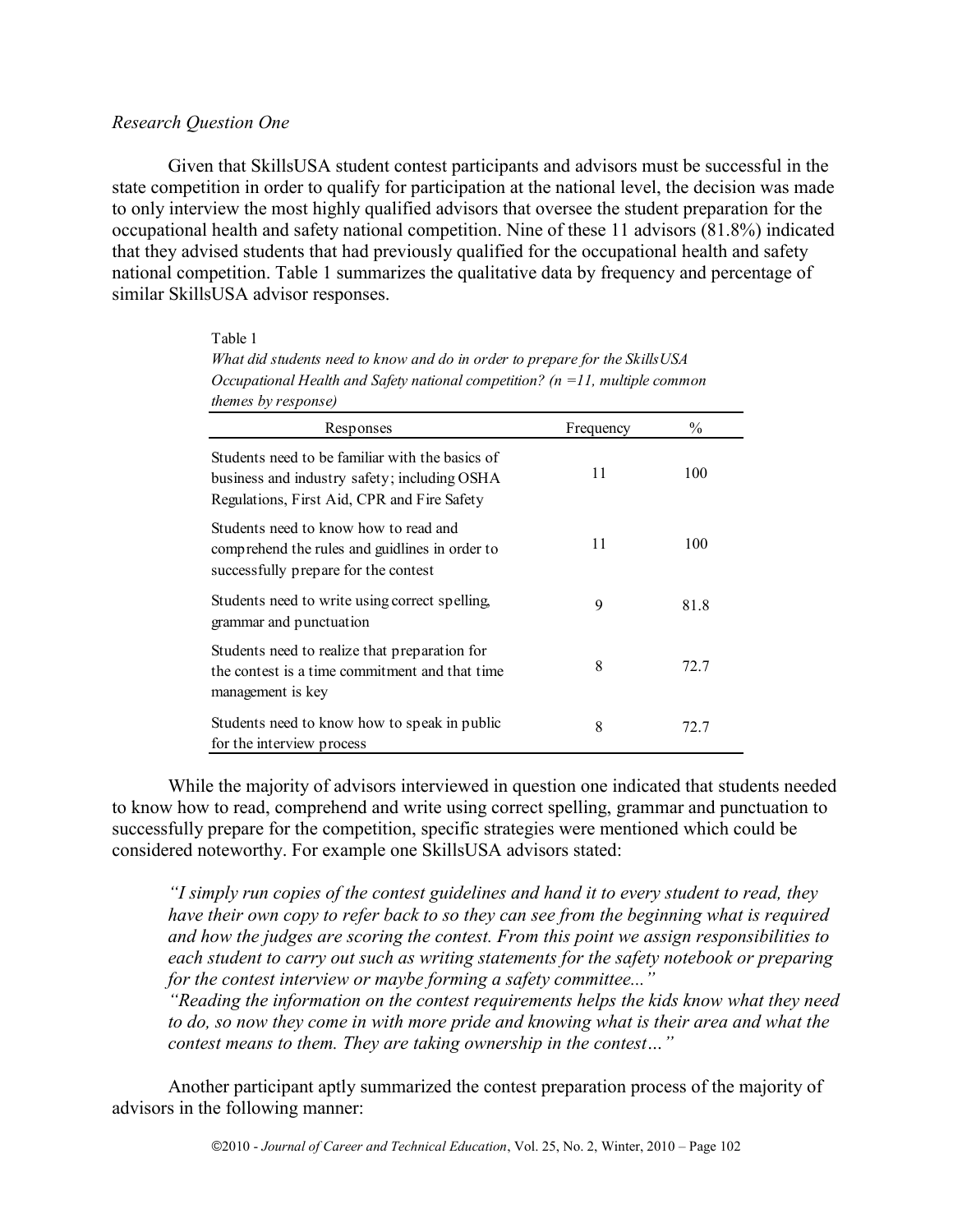*"It is a big time commitment by the advisor and the students. It's really pretty basic, students need to be familiar with safety standards, must be able to read and comprehend the contest guidelines and successfully write statements for the safety notebook using correct spelling, grammar and punctuation. We also worked with them on public speaking for the interview process…"* 

## *Research Question Two*

Since all advisors agreed that students needed to know how to read and comprehend to successfully prepare for the SkillsUSA Occupational Health and Safety national competition, the decision was made to specifically examine what, if any, Pennsylvania State Reading Standards align with the contest competencies. Thus, a focus group of eight Pennsylvania career and technical educators were charged with the task of identifying what, if any, of the Pennsylvania State 11<sup>th</sup> Grade Reading Standards would naturally align with the competition competencies. Table 2 summarizes the naturally aligned reading standards by contest competency category.

| Competency Categories                                                                                                                                                                                                                      | Reading Standards                                                                                                                               |                                                                                                          |
|--------------------------------------------------------------------------------------------------------------------------------------------------------------------------------------------------------------------------------------------|-------------------------------------------------------------------------------------------------------------------------------------------------|----------------------------------------------------------------------------------------------------------|
|                                                                                                                                                                                                                                            | $1.1.11$ . G                                                                                                                                    | 1.1.11.F                                                                                                 |
| Identify and conduct four health and safety projects<br>which are outlined in the contest guidelines<br>Design a scrapbook that displays four health and/or<br>safety projects completed by the chapter according<br>to contest guidelines | Demonstrate after<br>reading<br>understanding<br>and interpretation<br>of both fiction<br>and nonfiction<br>text, including<br>public documents | Understand the<br>meaning of and<br>applying key<br>vocabulary<br>across the<br>various subject<br>areas |
| Organize a scrapbook according to contest<br>guidelines                                                                                                                                                                                    |                                                                                                                                                 |                                                                                                          |
| Complete an interview with a panel of judges                                                                                                                                                                                               | None Identified                                                                                                                                 | None Identified                                                                                          |

#### Table 2

*Naturally Aligned Reading Standards by Focus Group Consensus (N =8)* 

The results within Table 2 suggest that (a) two Pennsylvania State  $11<sup>th</sup>$  Grade Reading standards naturally align with three of the four competition competency categories, and (b) that academic rigor (i.e., via two standards at the  $11<sup>th</sup>$  grade reading level) appears to be associated with the SkillsUSA Occupational Health and Safety student contest preparation.

#### **Summary, Conclusions and Recommendations**

#### *Summary*

Career and Technical Student Organizations have been an integral component of CTE since the passage of the Smith-Hughes Act of 1917 (Alfeld et al., 2007; Threeton & Pellock,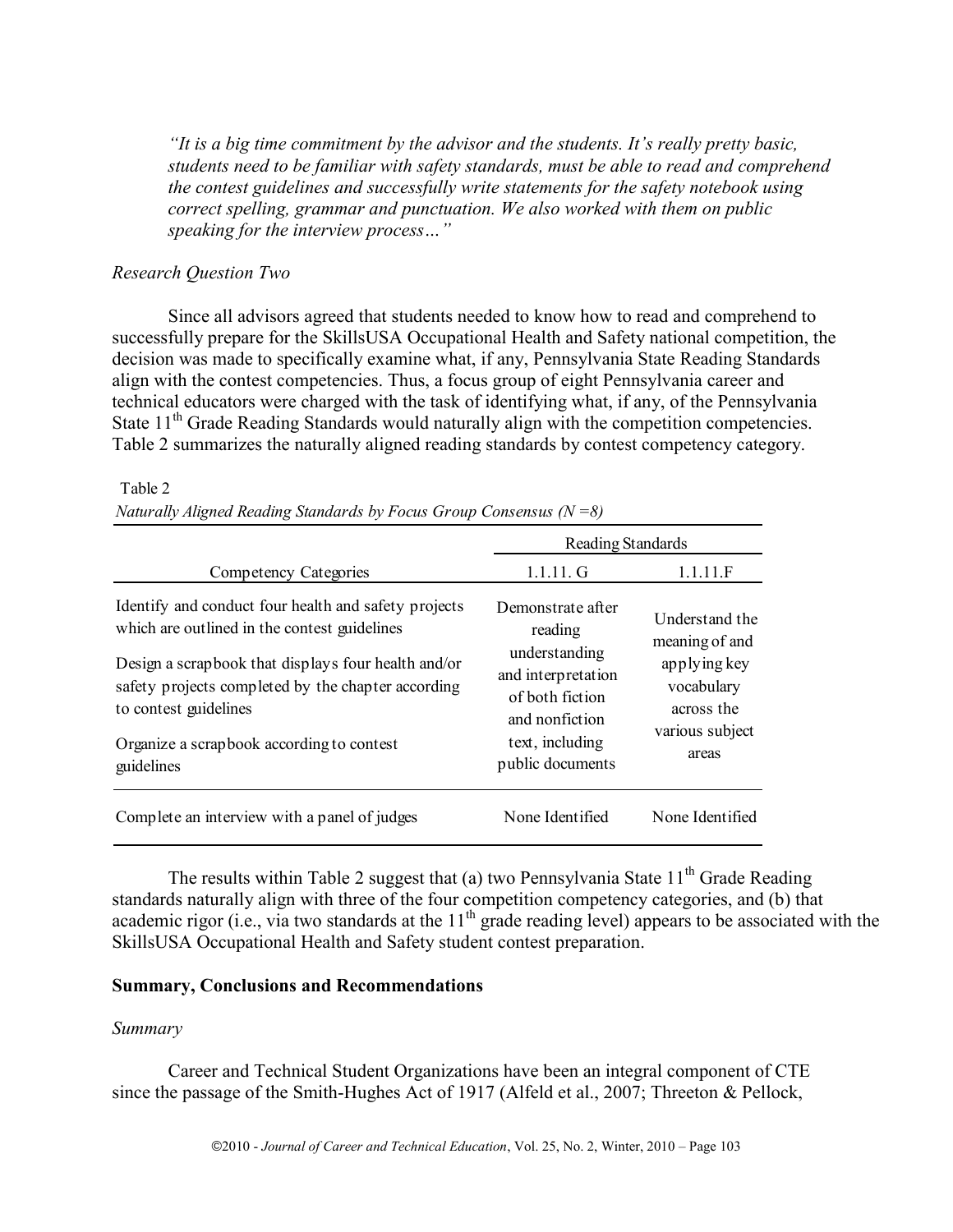2008). Over the last 92 years the scope of CTE has dramatically changed, but the integral relationship between CTE and CTSOs remains. A significant development and current federal priority includes strengthening the academic skills of CTE students by integrating academic instruction (Walter & Gray, 2002). The Carl D. Perkins CTE Improvement Act of 2006 names CTSOs as an integral partner of CTE programs in integrating academic and technical standards. While a recent study has suggested that CTSO competitive events naturally integrate academics into industry based problem scenarios and that these competitive events positively affect grades, academic engagement, SCANS-type academic/job skills, and career self-efficacy in students (Alfeld et al., 2007), little research has been conducted which specifically examines what is required by students in preparation for competitive events.

In order to contribute to this body of knowledge, our study was conducted to determine what students needed to know and do in order to prepare for the SkillsUSA Occupational Health and Safety national contest and to determine if the contest competencies naturally align with any of the Pennsylvania State 11<sup>th</sup> Grade Academic Standards in order to identify if academic rigor is associated with the contest preparation. The results for question one suggest that students need to: (a) be familiar with the basics of business and industry health and safety, (b) know how to read and comprehend the rules and guidelines of the contest, (c) know how to write using correct spelling grammar and punctuation, (d) realize that preparation for the contest is a time commitment and that time management is key, and (e) know how to speak in public for the interview process. With SkillsUSA contests growing in popularity and becoming increasingly competitive, these findings could be particularly useful to SkillsUSA advisors preparing students for the occupational health and safety competition.

Since all advisors agreed that students needed to know how to read and comprehend to successfully prepare for the SkillsUSA Occupational Health and Safety national competition, the decision was made to specifically examine what, if any, Pennsylvania State Reading Standards align with the contest competencies. The results for question two suggest that (a) two Pennsylvania State  $11<sup>th</sup>$  Grade Reading standards naturally align with three of the competition competency categories, and (b) that academic rigor (i.e., via two standards at the  $11<sup>th</sup>$  grade reading level) appears to be associated with the SkillsUSA Occupational Health and Safety student contest preparation. With the integration of academics being a major priority within Career and Technical Education, these findings could be particularly useful to those interested in learning about the natural integration of challenging and rigorous academics via CTSO involvement while simultaneously preparing students for occupational health and safety within the world-of-work.

## *Conclusions*

 The SkillsUSA Technical Standards (2008) for the Occupational Health and Safety competition suggest that there is a connection between the contest and the national academic standards in language arts and science, but fail to mention if direct alignment was achieved and the grade level of the connected standards. While this study examined the technical standards utilized by SkillsUSA for 2006, the Occupational Health and Safety competition standards did not significantly change over the years. Thus the results of this study contribute to the body of knowledge regarding the natural alignment and rigor of academic standards (i.e., in reading)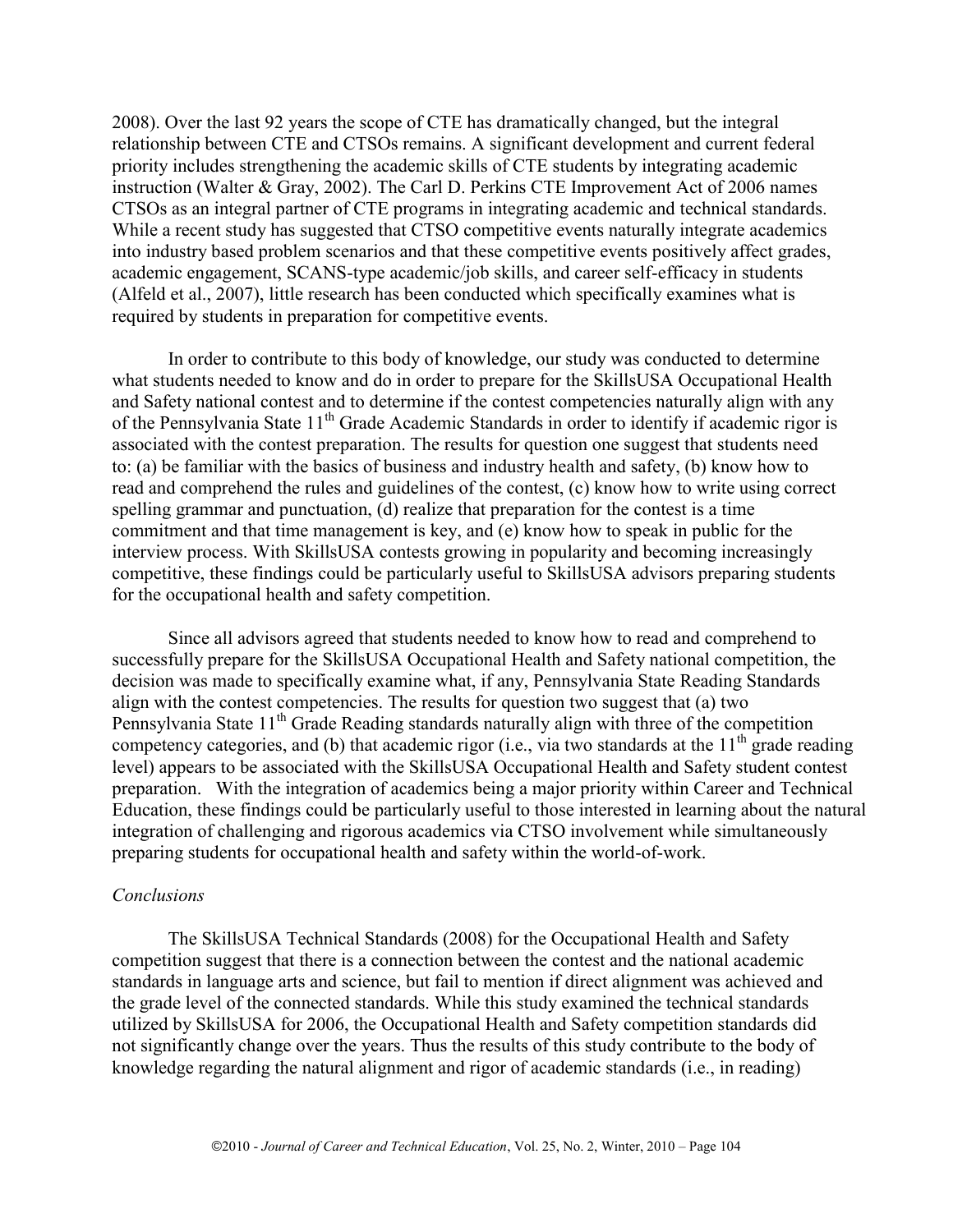within three contest competency categories, which supports the theoretical foundation of contextual learning and Astin's Theory of Involvement via SkillsUSA competition preparation.

This study provides evidence that the SkillsUSA Occupational Health and Safety competition preparation has the ability to provide students with a —real world" connection in which essential academic skills needed for successful transition to the world-of-work are enhanced. Furthermore, the results indirectly provide evidence that the SkillsUSA Occupational Health and Safety contest is an integral partner of CTE programs in integrating academic and technical standards as is suggested in the Carl D. Perkins CTE Improvement Act of 2006 as two of the nine (22.2%) Pennsylvania 11<sup>th</sup> grade reading standards referenced to the state assessment test appear to be associated with contest preparation (see table 2).

There are several limitations within this research study. First, while the interview of highly qualified advisors identified valuable information regarding contest preparation, this form of data collection method is self-reporting in nature thus the results are collectively based on opinion. Second, all participants involved with question one and two were CTSO advocates and had knowledge of the study's purpose, thus the results could have been positively skewed. Third, because this was a preliminary investigation, data for question one were coded and the identification of themes and association of a response with a theme were compared and discussed between two individuals (i.e., primary investigator and another experienced researcher) until consensus was reached. While this procedure allowed for consistency within the analysis, it failed to provide multiple perspectives from a variety of individuals with diverse expertise. Thus, future investigations should focus on conducting this method involving a panel of experts, and/or the participants themselves. Fourth, while the focus group consisted of career and technical educators and CTSO advisors with previous experience naturally integrating academic standards within CTE curriculum and instruction, the findings for question two could have been greatly enhanced if traditional academic teachers (i.e., in language arts) were represented. Fifth and finally, while this study did uncover some noteworthy information regarding contest preparation the research methodology was a little unconventional for a qualitative study. However, with little existing research on contest preparation this body of work should be viewed as an innovative study, which encourages further CTSO competition research.

## *Recommendations*

While the results of this study did suggest that academic rigor (i.e., via two standards at the 11<sup>th</sup> grade reading level) appears to be associated with contest preparation, further research should examine the rigor of both academic and technical standards within multiple competitions and diverse CTSOs. Subsequent contest preparation studies should include a sample of CTSO advisors, CTE instructors and traditional academic teachers (i.e., language arts, math and science) as it has the ability to enhance validity and reliability. It is the recommendation of the authors that all contests within the eight nationally recognized CTSOs be examined to determine if academic rigor is associated with competition involvement and preparation on a larger scale. The results could uncover innovative methods for teaching challenging and rigorous academics in context to students preparing for further education and careers.

## **REFERENCES**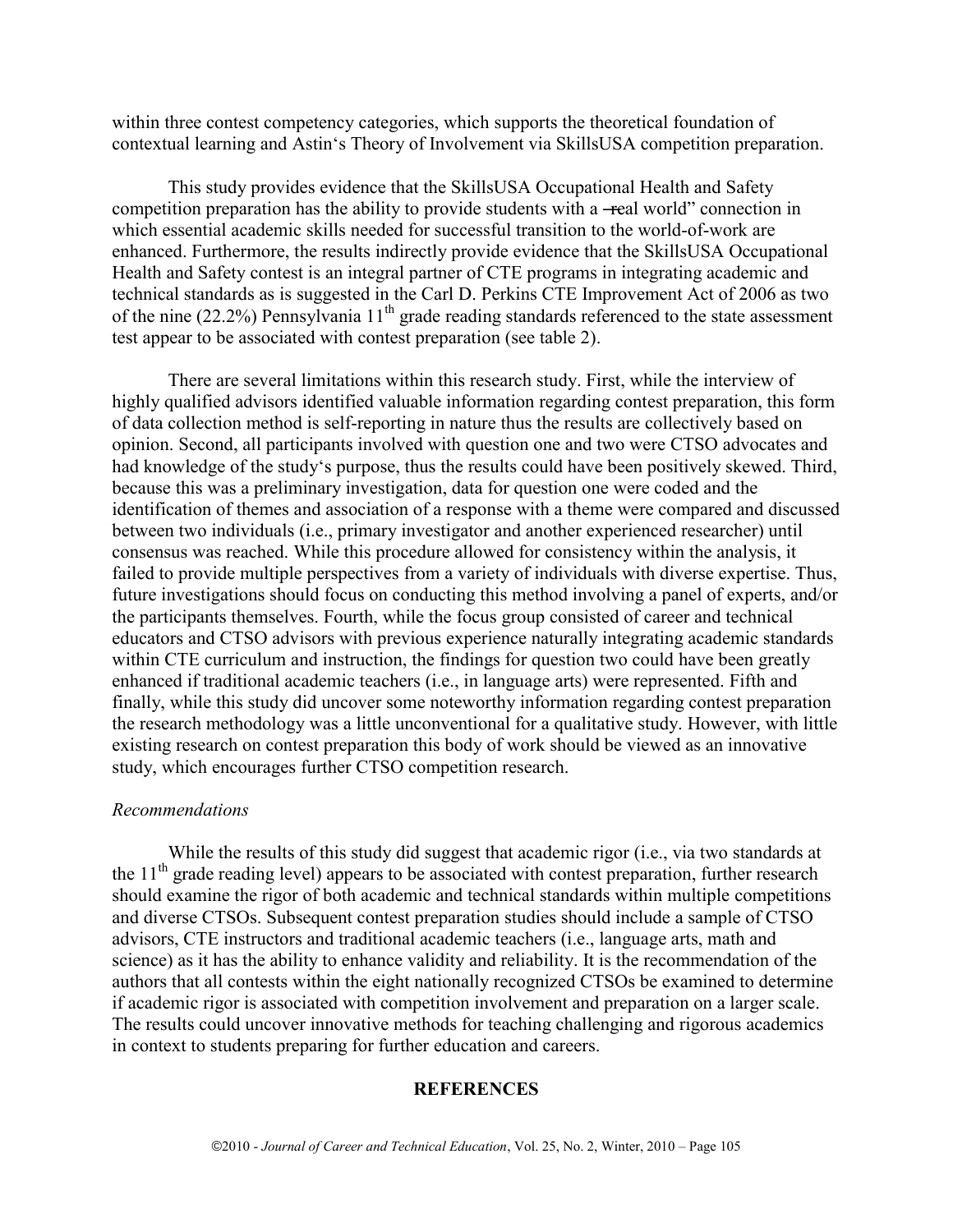- Alfeld, C., Stone, J. R., III., Aragon, S. R., Hansen, D. M., Zirkle, C., Connors, J., . . . Romine, R. S. (2007, June). *Looking inside the black box:The value added by career and technical student organizations to students' high school experience* (PR/Award No. VO51A990004). University of Minnesota: National Research Center for Career and Technical Education.
- Astin, A. (1985). *Achieving educational excellence: A critical assessment of priorities and practices in higher education*. San Francisco: Jossey-Bass.
- Berman, A. (n.d.). *Standards, assessments, and employability skills*. Retrieved November 10, 2005, from SkillsUSA-VICA website: http://72.14.207.104/ search?q=cache:KyKckSn9CGYJ:www.skillsusa.org/RTF/ whitepaper.rtf+CTSOs+provide+employability+development&hl=en
- Brown, J. S., Collins, A., & Duguid, P. (1989). Situated cognition and the culture of learning. *Educational Researcher, 18*(1), 32-41.
- Carl D. Perkins CTE improvement act of 2006, Pub. L. No. 109-270, 120 Stat. 683 (2006).
- Carl D. Perkins Vocational and Applied Technology Education Act of 1990, Pub. L. No. 101-392, 104 Stat. 753 (1990).
- Carl D. Perkins Vocational and Technical Education Act of 1998, Pub. L. No. 105-332, 112 Stat. 3076 (1998).
- Carl D. Perkins Vocational Education Act of 1984, Pub. L. No. 98-524, 98 Stat. 2435.
- CORD. (2007). What is contextual learning? In *CORD: Leading change in education*. Retrieved June 3, 2007, from http://www.cord.org/what-is-contextual-learning/
- Cotton, K. (1993). Developing employability skills. In *School improvement research series* (Rep. No. 91002001, pp. 1-27). Retrieved from http://www.nwrel.org/scpd/sirs/8
- Finch, C. (1999). Vocational education. In A. Pautler (Ed.), *Workforce education issues for the new century* (pp. 199-209). Ann Arbor, MI: Prakken.
- Gardner, H. (1999). *Intelligence reframed: multiple intelligences for the 21st century*. New York: Basic Books.

George-Barden Act of 1946, Pub. L. No. 79–586, 60 Stat. 775 (1946).

- Gordon, H. (2003). *The history and growth of vocational education in America* (2nd ed.). Prospect Heights, IL: Waveland.
- Hale, K. J. (1990). *The National Association of the Vocational Industrial Clubs of America: Development of a national organization, 1965-1990* (Unpublished doctoral dissertation).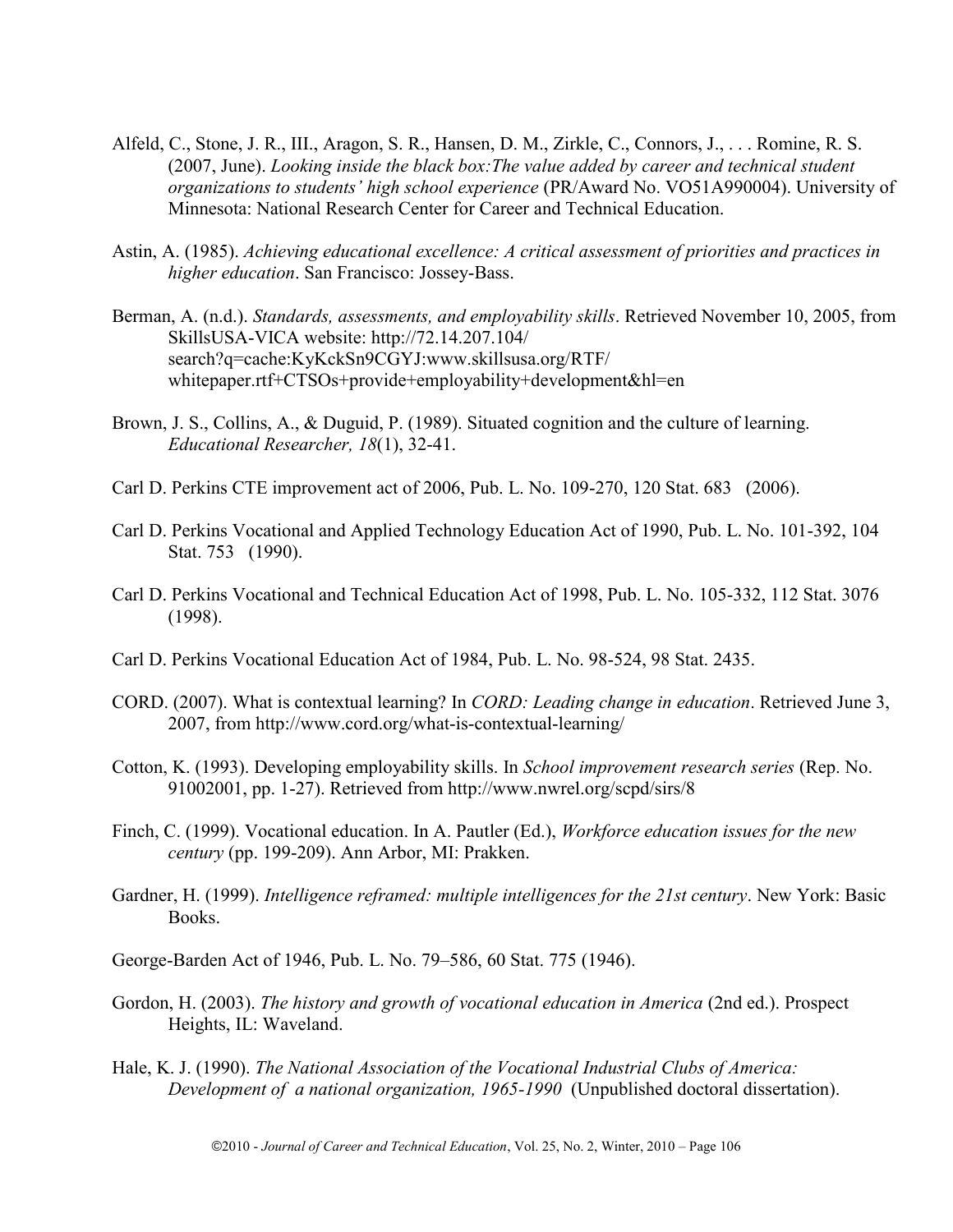University of Akron , Akron, OH.

- Hayward, G., & Benson, C. (1993). *Vocational-technical education:Major reforms and debates 1917 present* (Monograph). Washington, DC: U.S. Department of Education, Office of Vocational and Adult Education.
- Hull, D. M. (2004). Career pathways: The next generation of tech prep. In *An introduction to career pathways*. Retrieved March 5, 2007, from CORD website: http://www.cord.org/uploadedfiles/ Career%20Pathways--Next%20Generation%20of%20Tech%20Prep%20(Nov%2004).pdf
- Kolb, D. A. (1984). *Experiential learning: experience as the source of learning and development*. Englewood Cliffs, NJ: Prentice Hall.
- Lankard, B. A. (1996). *Myths and realities: Youth organizations*. Columbus, OH: Center on Education and Training for Employment, The Ohio State University.
- Litowitz, L. S. (1995). Technology student organizations. *Technology Teacher, 55*(1), 24-27.
- McLagan, P. A. (1989). *Models for HRD practice*. Alexandria, VA: American Society for Training and Development. .
- A SCANS report for America 2000. (1991). In *Secretary's commission on achieving necessary skills (SCANS)*. Retrieved from http://wdr.doleta.gov/SCANS/whatwork/whatwork.pdf

School-to-Work Opportunities Act of 1994, Pub. L. No. 103-239 U.S.C. § 108 Stat. 568 (1994).

- Sims, R. R., & Sims, S. J. (2006). Introduction. In R. R. Sims & S. J. Sims (Eds.), *Learning styles and learning a key to meeting accountability demands in education* (pp. vii - xiii). New York: Nova Science.
- SkillsUSA Inc. (2008). *SkillsUSA championships technical standards*. Goodheart-Willcox.
- Smith-Hughes Act of 1917, Pub. L. No. 79-586, 39 Stat. 929 (1917).
- Stone, J. R., III. (2005). The neglected majority revisited . *Journal of Career and Technical Education, 21*(2).
- Thompson, C., Thompson, D. E., & Orr, B. (2003, Fall). A factor analsis of variables affecting CTSO advisors' satisfaction. *Journal of Family and Consumer Sciences Education, 21*(2), 1-9.
- Threeton, M.D. (2007). The Carl D. Perkins Career and Technical Education (CTE) Act of 2006 and the roles and responsibilities of CTE teachers and faculty members. *Journal of Industrial Teacher Education,* 44(1), 66-82.
- Threeton, M. D., & Pellock, C. (2008). The relationship between SkillsUSA student contest preparation and academics. *Association for Career and Technical Education Research*